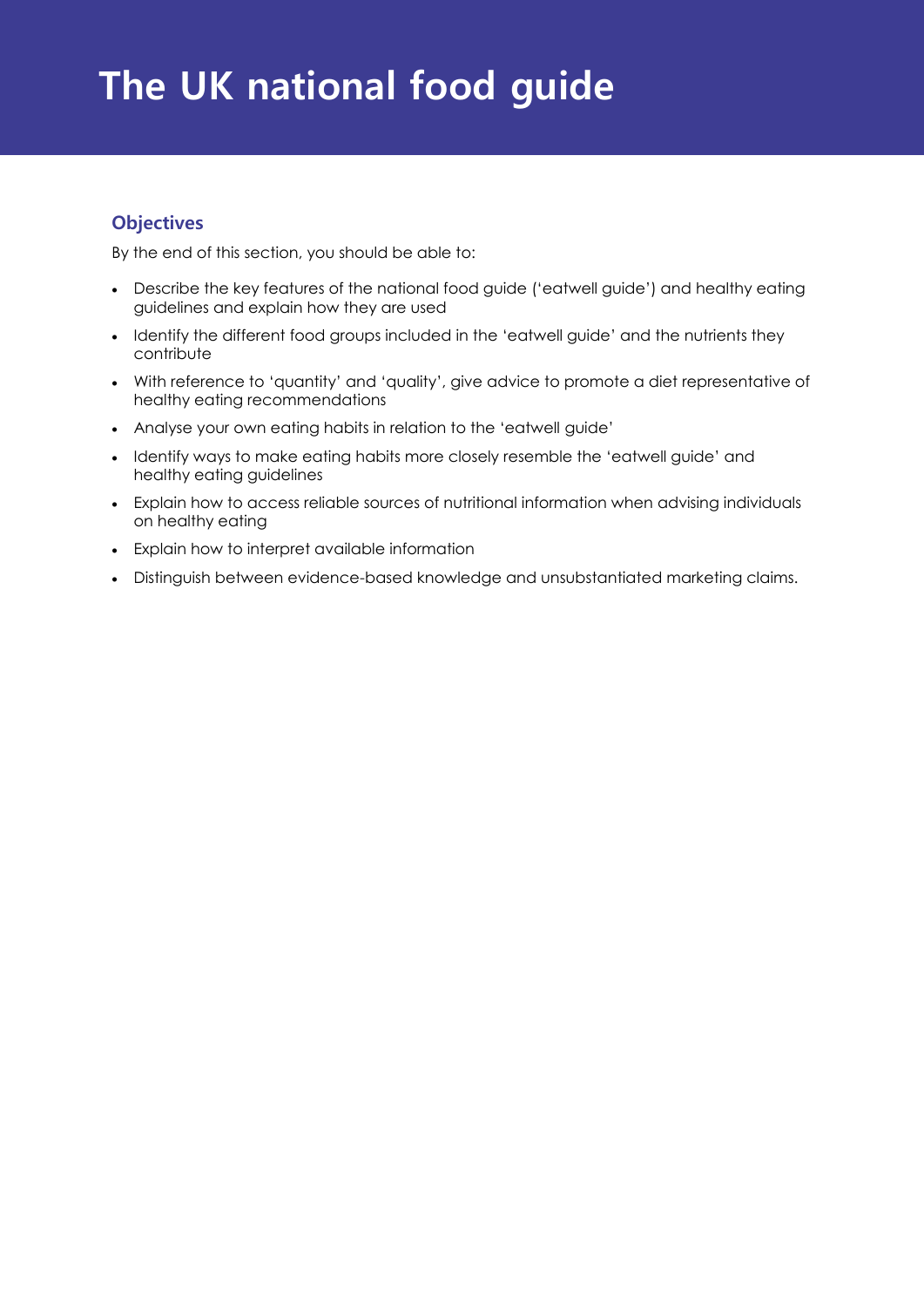## **Healthy eating guidelines**

From the information covered in this section it is possible to construct some healthy eating guidelines. These are as follows:

1. Eat at least 5 portions of a variety of fruit and vegetables every day

2. Consume less 'free sugars'\* and more dietary fibre

3. Continue to derive approximately 50% of total dietary energy from starchy carbohydrates, choosing wholegrain or higher fibre versions with less added fat, salt and sugar

4. Have some dairy or dairy alternatives; choose lower fat and lower sugar options

5. Eat more beans and pulses and 2 portions of sustainably sourced fish a week, one of which is oily

6. Eat less red and processed meat

7. Choose unsaturated oils and spreads and eat in small amounts

8. If consuming foods and drinks high in fat, salt or sugar have these less often and in small amounts

9. Drink 6-8 cups/glasses of fluid a day - water, lower fat milk, sugar-free drinks including teas and coffee all count. Limit fruit juice and/or smoothies to a total of 150ml a day

10. Recommended daily energy requirements for men are 2500Kcal and for women 2000Kcal

\*'Free sugars' are those added to foods plus those naturally present in fruit juices, syrups and honey. It does not include the sugars naturally present in intact fruit and vegetables or dairy products.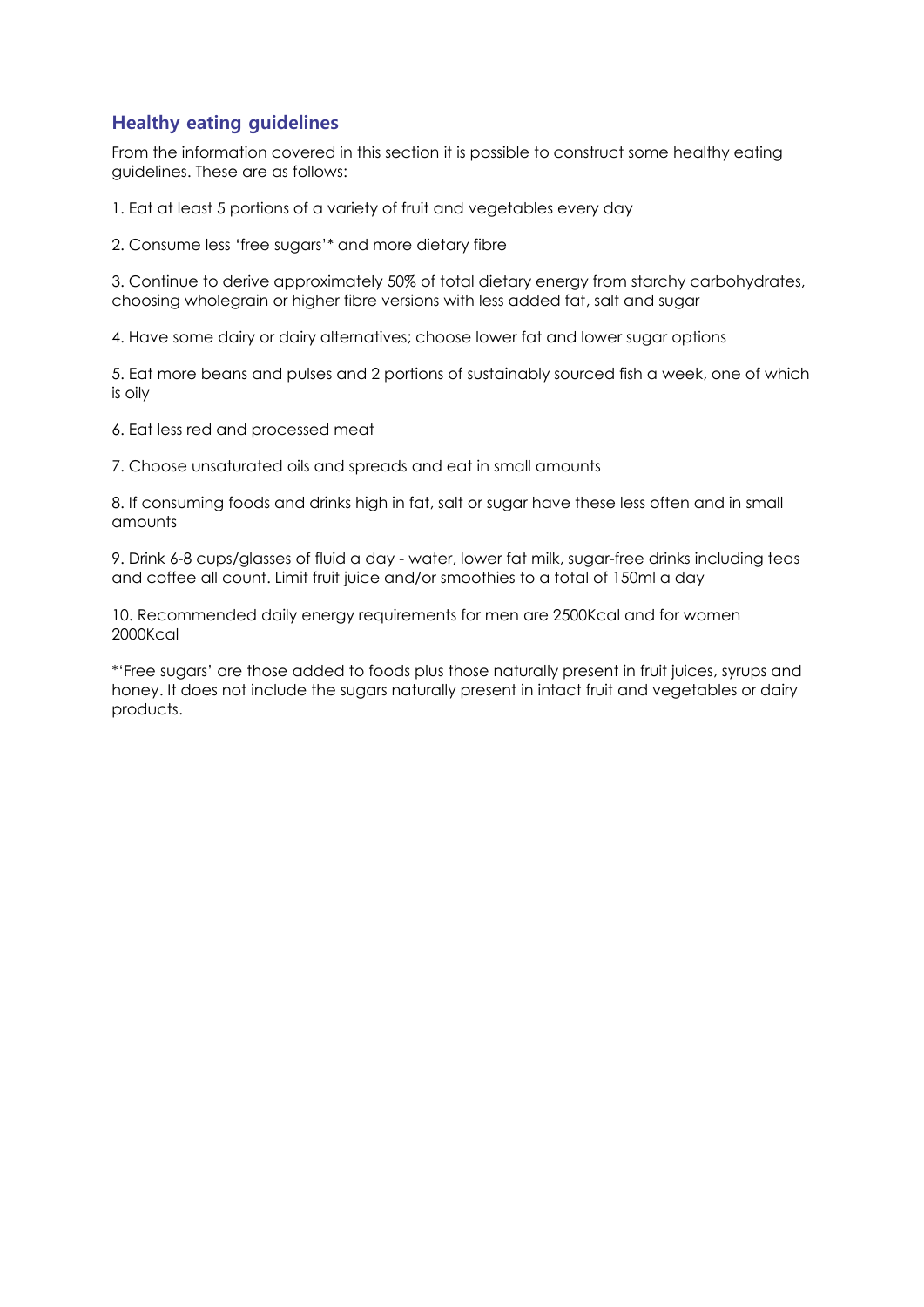## **The UK national food guide – 'The eatwell guide'**



Source: Public Health England in association with the Welsh government, Food Standards Scotland and the Food Standards Agency in Northern Ireland

Most people in the UK eat and drink too many calories, consume too much fat, sugar and salt, and not enough fruit, vegetables, oily fish or fibre. The Eatwell Guide defines the government's advice on a healthy balanced diet to support people to make healthy choices. It provides a visual representation of the food groups and the proportion of each food group that should make up your overall diet. It gives examples of different foods that can contribute towards a healthy balanced diet.

To achieve a healthy, balanced diet, people should try to choose a variety of different foods from the five main food groups.

Whilst there will be variations in energy and nutrient requirements between individuals, the national guideline for males is 2500Kcal per day and for women it is 2000Kcal per day. Various factors, such as age and gender, play a part in individual requirements for energy and nutrients, for example:

- The RNI for vitamin C for a child aged 1 year and under is 25mg/d, and for an adult is 40mg/d
- Adolescents have higher calcium requirements to cover their bone growth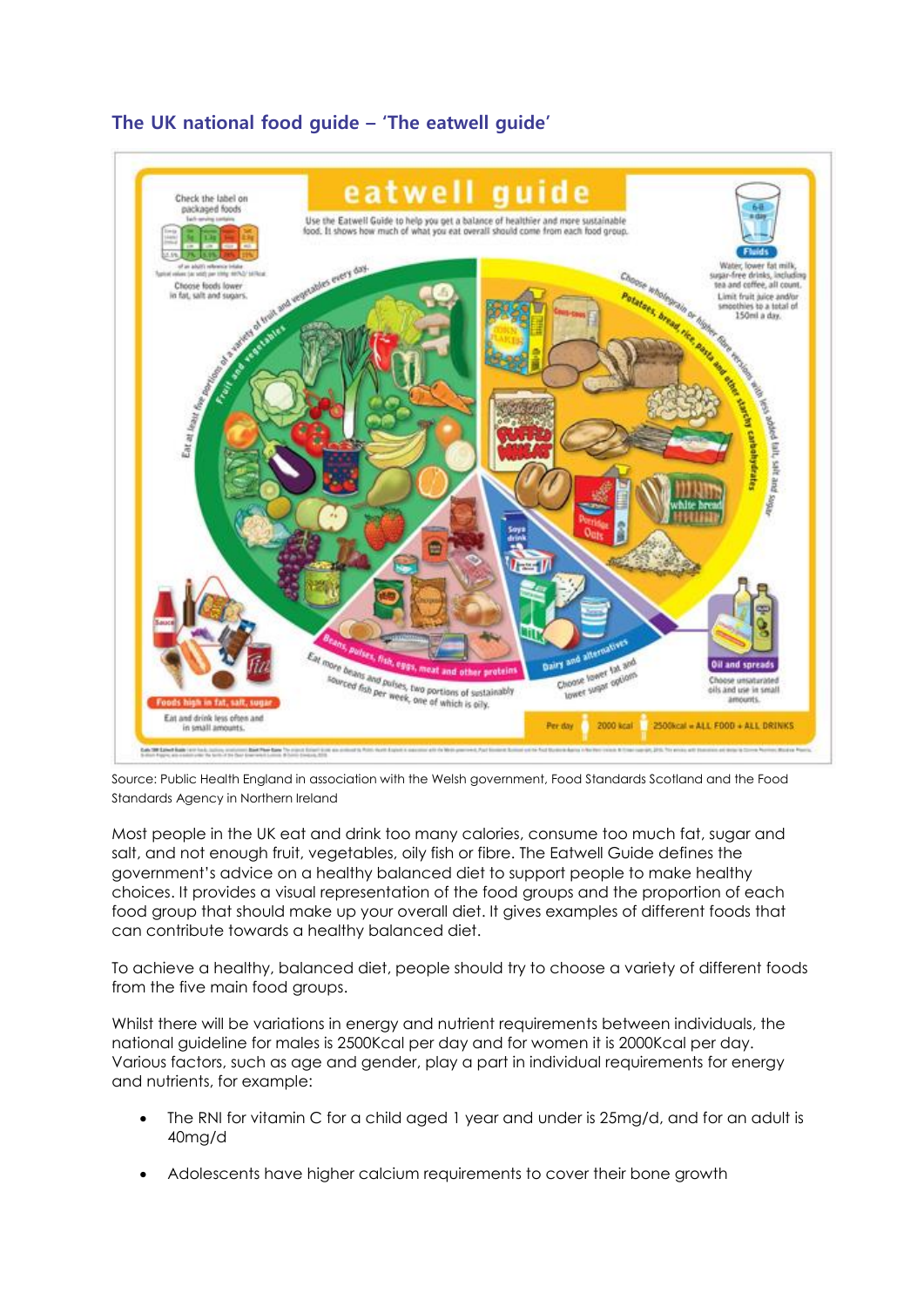- The RNI for iron in women aged 19-50 years is 14.8mg/d, which is higher than for men (8.7 mg/d) to cover menstrual losses
- The RNI for vitamin D in women that are pregnant or breastfeeding is 10  $\mu$ g/d, whereas there is no RNI set for women of childbearing age who are not pregnant or breastfeeding
- Energy requirements for pregnant women increase by 0.8 MJ/day or 200 kcal/day, but only in the final three months of pregnancy
- Protein requirements increase in pregnancy (an additional 6g/d) and lactation (an additional 11g/d 0-6m and 8g 6+ months).

It is also recognised that some sections of the population will require varying proportions in relation to those represented by the 'Eatwell Guide' eg, the proportion of the carbohydrates food group may be less for some individuals or the proportion of protein foods may be higher. This could be influenced by the presence of certain medical conditions or the specific nutritional goals of an elite performer for example.

If you consider the above in relation to the Eatwell Guide, those individuals who require more energy, will require more food throughout the day, but the proportions of the food groups will stay the same.

It is important to note that children under two have different requirements, but children over the age of two should be working towards a diet resembling the Eatwell Guide.

### **Using the Eatwell Guide**

The guide is split into five food groups:

- Potatoes, bread, rice, pasta and other starchy carbohydrates
- Fruit and vegetables
- Beans, pulses, fish, eggs, meat and other proteins
- Dairy and alternatives
- Oil and spreads

The guide encourages the choice of different foods from the first four groups every day, to help ensure the population obtains a wide range of nutrients needed to remain healthy. Choosing a variety of foods from within each group will add to the range of nutrients consumed. Notice that foods and drinks high in fat, salt or sugar are not included since the recommendation is to consume this type of food and drink less often and in small amounts.

The size of the segments for each of the food groups is consistent with Government recommendations for a diet that would provide all the nutrients required for health.

The Eatwell Guide is not meant to represent the balance required in any one specific meal or over a particular timescale, rather, it represents the overall balance of a healthy diet.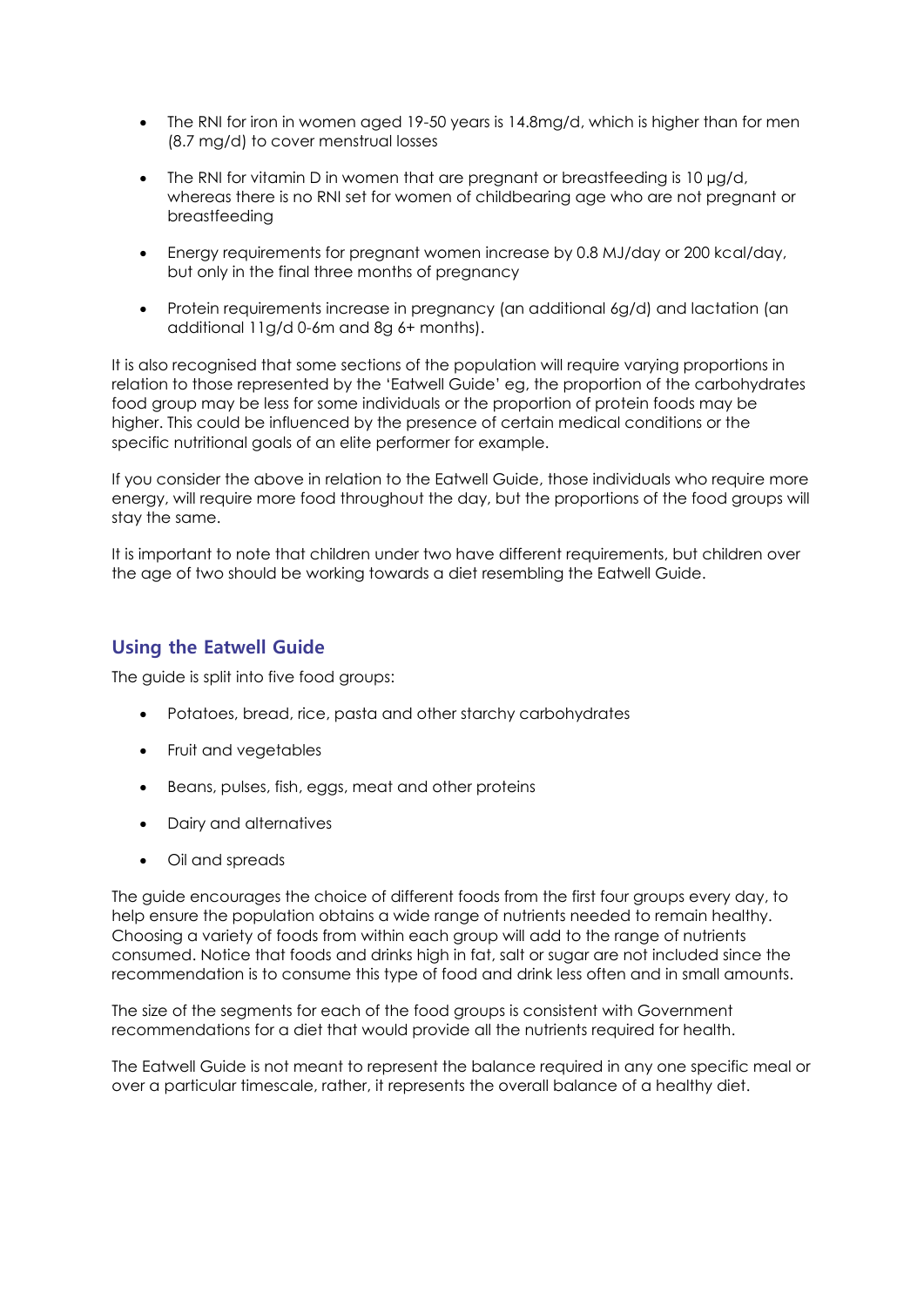# **'Quality' of food**

#### **Bread, rice, potatoes, cereals and pasta – approximately 33% (6–11 servings)**

(N.B. the recommendation for 50% of total dietary energy refers to total carbohydrate consumption as a proportion of overall diet which includes ALL starch, sugars and dietary fibre).

This food group occupies a large section of the food plate, indicating that people should be obtaining a high percentage of energy from this food group. This does not mean you can eat any amount of food from this group; it is crucial to note that there are 'good' carbohydrate choices (high nutritional quality and value) and 'bad' carbohydrate choices (poor nutritional quality and value).

People should be aiming to consume a variety of high 'quality' foods in this group and not just the usual bread, pasta and rice; consider the sources of carbohydrates. When making food choices in this food group try following these approaches:

- Choose unrefined carbohydrates wholegrains and fibre-rich
- Include starchy vegetables as an alternative to potatoes/pasta etc., e.g. sweet potato, yams, butternut squash and pumpkin
- Avoid overconsumption of refined carbohydrates e.g. white bread and products made from refined flour, pasta, white rice and refined breakfast cereals
- Add variety to your diet by including grains such as barley, millet, spelt, quinoa, brown rice and wholegrain/brown rice pasta
- Include predominantly low GI/GL carbohydrates

It is now recommended that the dietary reference value for the average population intake of dietary fibre should be increased as follows:

30g a day - aged 16 and over

25g for 11 to 15 year-olds

20g for 5 to 11 year-olds

15g for 2 to 5 year olds

Fibre encompasses all carbohydrates that are naturally integrated components of foods and that are neither digested nor absorbed in the small intestine.

#### **Fruit and vegetables – approximately 33% (3-5 servings of vegetables and 2-4 servings of fruit)**

This food group also occupies a large section of the food plate. In fact, it indicates that this food group should be consumed in the same proportion as the starchy carbohydrates group.

A general guideline for this food group is that people should be consuming at least five portions of fruit and vegetables per day. One adult portion of fruit or vegetables is 80g. For children, a portion equates roughly to the amount they can fit in the palm of their hand.

This food group is essential to provide a rich supply of vitamins, minerals and fibre. If you are consuming over this recommendation of five portions per day, this should not be seen as a problem, unless you are consuming a high volume of fruit and vegetables and not a lot from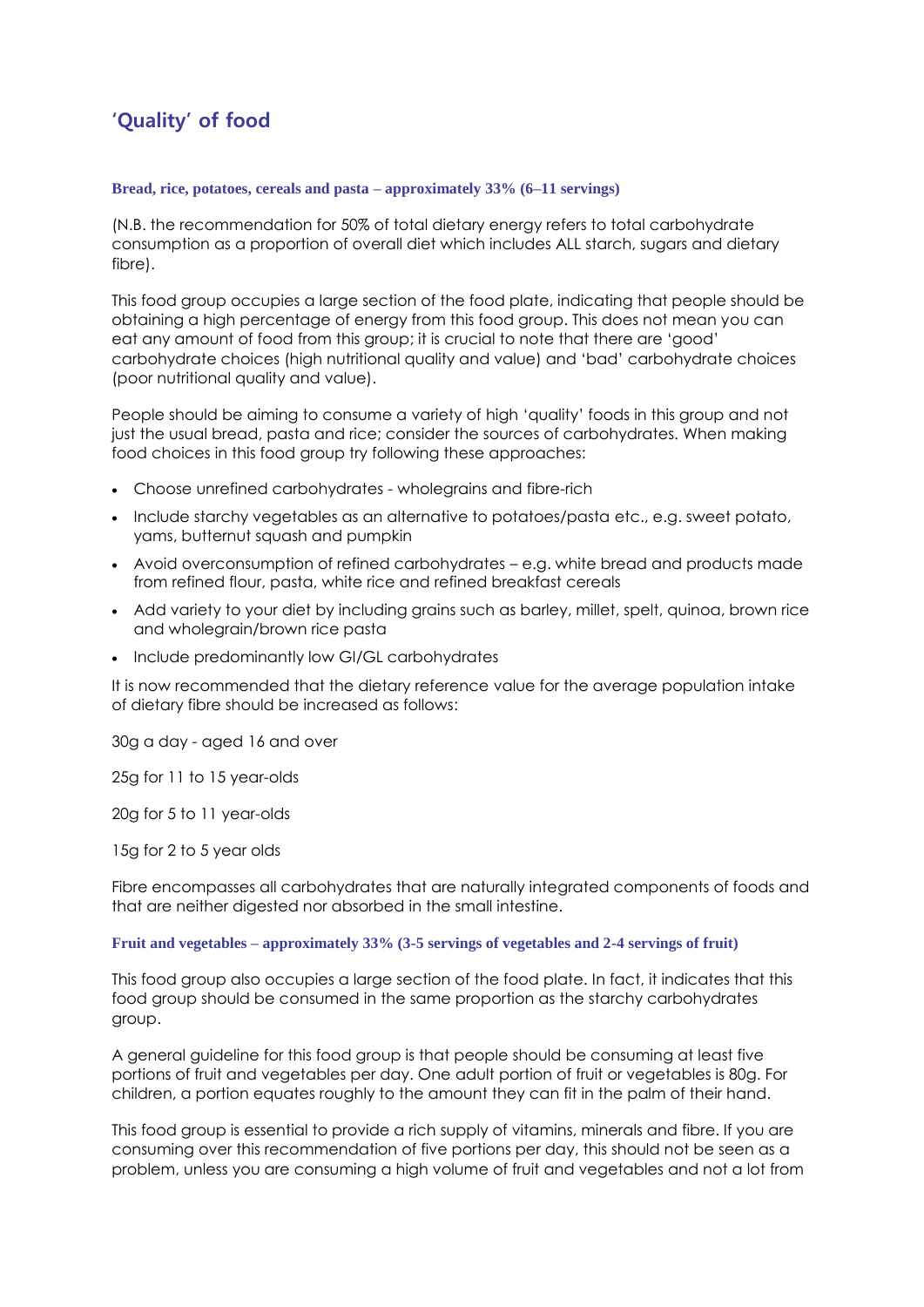other food groups. This can lead to a deficiency in energy and other essential nutrients (namely protein and fat).

When making choices in this food group consider the following:

- Limit consumption of fruit/vegetable juices and smoothies to a combined total of 150ml a day
- Include a variety of fruits and vegetables
- Include brightly coloured fruits and vegetables
- Include green leafy vegetables

#### Portion sizes:

- For small fruit, one portion is two or more small fruit, for example two plums, two satsumas, two kiwi fruit, three apricots, six lychees, seven strawberries or 14 cherries
- For medium sized fruit, one portion is one piece of fruit, such as one apple, banana, pear, orange or nectarine
- For large fruit, one portion is half a grapefruit, one slice of papaya, one slice of melon (5cm slice), one large slice of pineapple or two slices of mango (5cm slices).
- A portion of dried fruit is around 30g however, dried fruit can be high in sugar and can be bad for your teeth. To reduce the risk of tooth decay, dried fruit is best enjoyed as part of a meal, as dessert for example, not as a snack between meals
- Green vegetables two broccoli spears or four heaped tablespoons of cooked kale, spinach, spring greens or green beans count as one portion
- Cooked vegetables one portion is three heaped tablespoons of cooked vegetables, such as carrots, peas or sweetcorn, or eight cauliflower florets count as one portion
- Salad vegetables three sticks of celery, a 5cm piece of cucumber, one medium tomato or seven cherry tomatoes count as one portion
- Tinned and frozen vegetables roughly the same quantity as you would eat for a fresh portion. For tinned, choose those canned in water, with no added salt or sugar.

#### **Meat, fish, eggs and beans, and other non-dairy sources of protein – approximately 15% (2–3 servings)**

This food group occupies a smaller section of the food plate compared to the fruit and vegetable group and the starchy carbohydrates group. This group provides energy and protein as well as essential vitamins, minerals and fats.

As with all the food groups there are good and poor choices in relation to the 'quality' of the food. Good choices will ensure a good supply of essential fatty acids, amino acids, vitamins and minerals. Bad choices will provide a high percentage of saturated fats.

When making food choices in this group consider the following:

- Include more foods from non-animal sources such as pulses (all beans/peas/lentils), nuts and seeds
- Eat 2 portions of sustainably sourced fish per week, one of which is oily (this helps to increase omega-3 intake)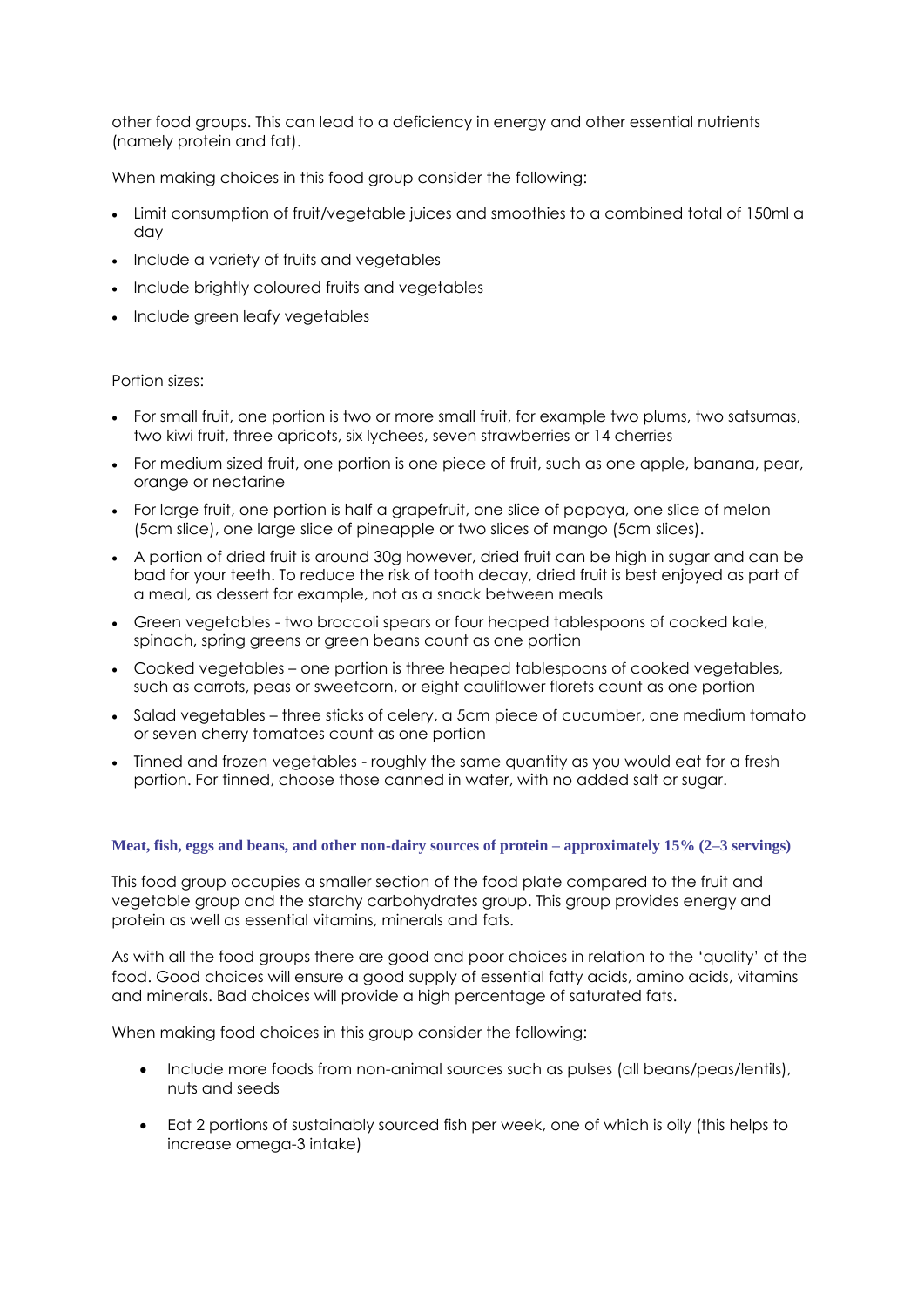- Aim for at least two portions of fish every week, one of which should be oily, such as salmon or mackerel.
- Try not to consume your entire protein intake from meat or animal products
- Eat less red and processed meat (bacon, ham, sausages etc.).

#### **Dairy products – approximately 15% (2–3 servings)**

As with the previous group, this group is required in a smaller proportion than fruit and vegetables or the carbohydrates group. It will provide energy, protein, fats, vitamins and minerals.

When making food choices in this group consider the following:

- Choose lower fat and lower sugar options
- Some lower fat alternatives may be beneficial for some people (although it is important to read the food label as some lower fat options are high in sugar)
- Be aware of portion sizes as these foods can be high in energy as well as fat
- Individuals who do not consume dairy products can increase their intake of foods from other groups to obtain the essential nutrients they may be missing out on, e.g., nuts, seeds, pulses, whole grains, brightly coloured and green leafy vegetables.

#### **Foods containing fats and/or sugar – approximately 5% but not essential (include sparingly)**

Foods high in fats and/or added 'free sugars' such as crisps, confectionary, cakes, biscuits, pastry, cheeses, butter, preserves/sweet spreads and sugary drinks (including tea and coffee with added sugar), should be consumed less often and in small amounts.

Free sugars should account for no more than 5% of daily dietary energy intake equivalent to:

- 19g, 5 sugar cubes, or 3-5 teaspoons for children aged 4 to 6
- 24g, 6 sugar cubes, or 4-6 teaspoons for children aged 7 to 10
- 30g, 7 sugar cubes, or 5-7 teaspoons for 11 years and over, based on average population diets.

High levels of sugar consumption are associated with a greater risk of tooth decay and the higher the proportion of sugar in the diet, the greater the risk of excessive energy intake.

#### **Oils and spreads – choose unsaturated options and use in small amounts.**

The small size of the purple section reflects the fact that oils and spreads are high fat and contain a lot of calories, so these should only be consumed in small amounts. As part of a healthy diet, we should try to cut down on foods and drinks high in saturated fats and Trans fats and replace some of them with unsaturated fats.

When considering fat intake and selecting which oils/spreads to use consider the following: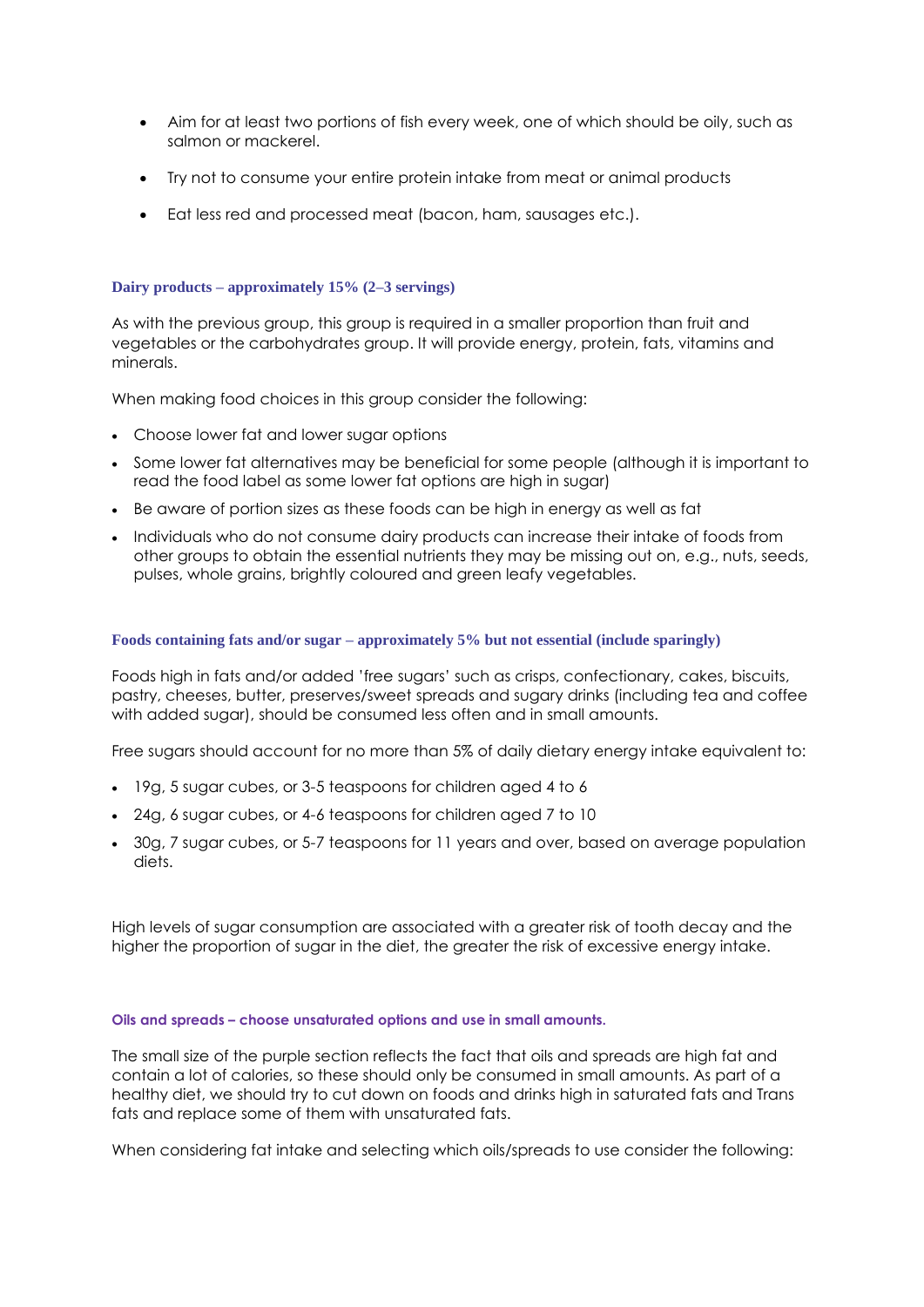- Although saturated fat should not be eliminated from the diet, be aware of how much saturated fat you consume/use butter, ghee, palm oil etc.
- Be aware that some vegetable oil spreads/margarines may be high in trans fats, therefore limit consumption of them
- Remember that all types of fat are high in energy. A gram of fat, whether saturated or unsaturated, provides 9kcal (37kJ) of energy compared with 4kcal (17kJ) for carbohydrate and protein
- The average man should aim to have no more than 30g of saturated fat a day
- The average woman should aim to have no more than 20g of saturated fat a day
- Children should have less
- Found primarily in oils from plants, unsaturated fats can be either polyunsaturated or monounsaturated. Monounsaturated fats help protect our hearts by maintaining levels of HDL cholesterol while reducing levels of LDL cholesterol. Monounsaturated fats are found in olive oil, rapeseed oil and their spreads, avocados, and some nuts such as almonds, Brazil nuts and peanuts.

#### **Hydration guidance - 6-8 glasses a day.**

Keeping hydrated is part of a healthy diet and so the Eatwell Guide reinforces fluid intake recommendations and the best drinks to choose. The guide advises a fluid intake of 6-8 glasses a day. Water, lower fat milk, sugar-free drinks including teas and coffee all count. Fruit juice and/or smoothies should be limited to a total of 150ml a day.

The consumption of sugar-sweetened beverages (e.g. fizzy drinks, soft drinks and squash) should be minimised by both children and adults because:

- Drinking high-sugar beverages results in weight gain and increases in BMI in teenagers and children
- Consuming too many high-sugar beverages increases the risk of developing type 2 diabetes.

## **Guideline daily amounts for energy**

UK estimated average requirements for adults are based on the average energy required for people of a healthy weight who are moderately active.

|           | Males |        | Females |        |
|-----------|-------|--------|---------|--------|
| Age (yrs) | MJ/d  | Kcal/d | MJ/d    | Kcal/d |
| 19-24     | 11.6  | 2772   | 9.1     | 2175   |
| 25-34     | 11.5  | 2749   | 9.1     | 2175   |
| $35 - 44$ | 11.0  | 2629   | 8.8     | 2103   |
| 45-54     | 10.8  | 2581   | 8.8     | 2103   |
| $55 - 64$ | 10.8  | 2581   | 8.7     | 2079   |
| 65-74     | 9.8   | 2342   | 7.7     | 1912   |
| $75+$     | 9.6   | 2294   | 8.7     | 1840   |

(British Nutrition Foundation 2015)